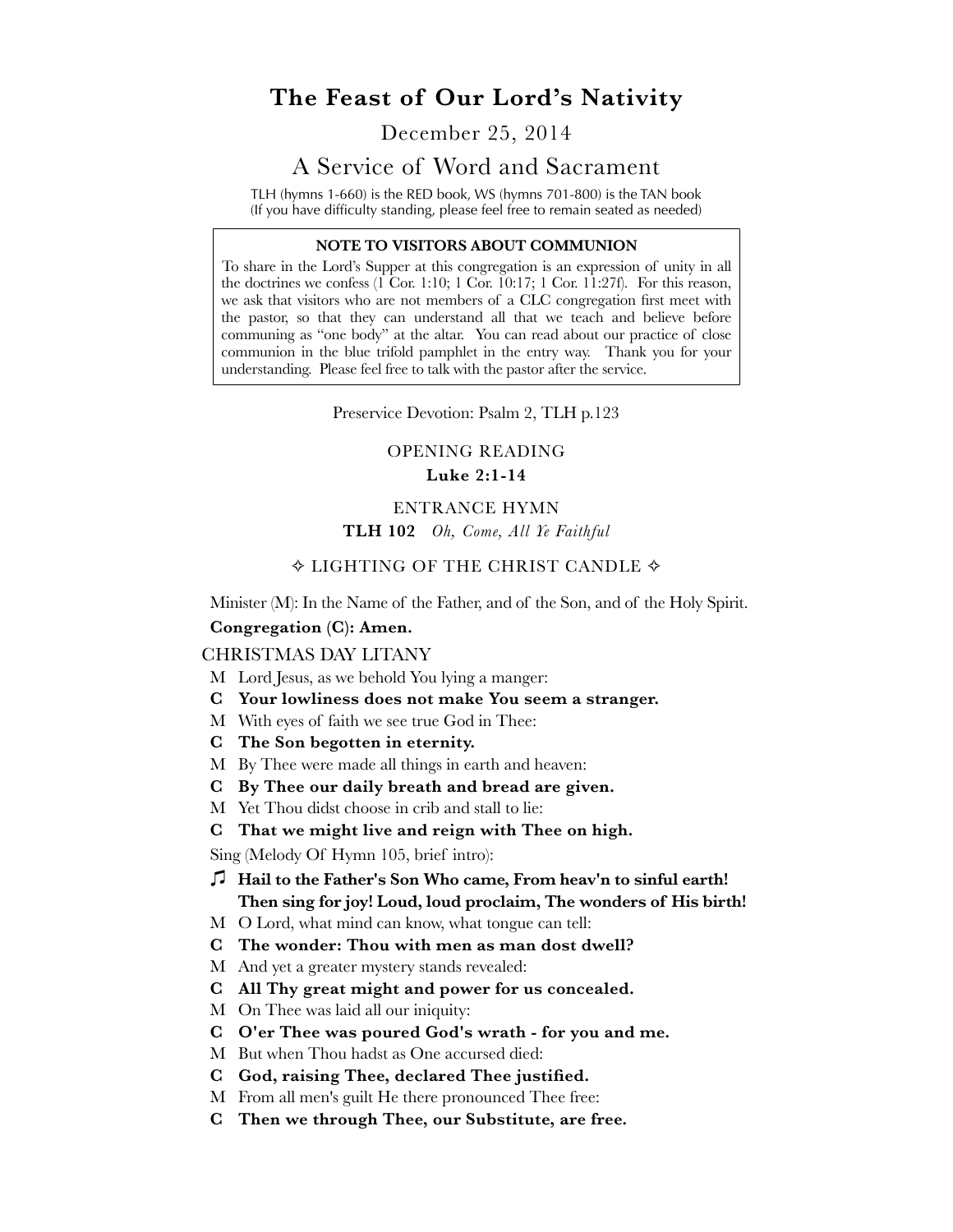- M Incarnate God, of Thee our song shall be:
- 㽈 **The Son redeemed and justified, All guilty sons of earth! Then share your joy, Tell far and wide, The wonders of His birth!**
- M The angel hosts once at Thy birth rejoiced:
- **C In glorious song their glad thanksgiving voiced.**
- M No less their joy when Thou from death didst rise:
- **C They saw men pardoned, guiltless in God's eyes.**
- M And now they see Thee rule on high as King:
- **C And Thy Glad Tidings to a lost world bring.**
- M Now Thou, the Lowly, homeless at Thy birth:
- **C Dost find a home in countless hearts on earth.**
- M Our hearts and souls now ring with joy that sings:
- 㽈 **Our King brings souls from ev'ry clime; In grace He rules the earth. Then, Christians, praise in song sublime, The wonders of His birth.**

## SELECTED READINGS

**Isaiah 7:10–14**

## **Isaiah 9:2–7**

#### **Isaiah 11:1–5**

#### **Matthew 1:18-25**

#### CREED OF OUR LORD'S INCARNATION

## from the Gospel of John, chapter 1

**In the beginning was the Word, and the Word was with God, and the Word was God. He was in the beginning with God. All things were made through Him, and without Him nothing was made that was made.** 

**In Him was life, and the life was the light of men. And the light shines in the darkness, and the darkness did not comprehend it.**

**That was the true Light which gives light to every man coming into the world. He was in the world, and the world was made through Him, and the world did not know Him. He came to His own, and His own did not receive Him.** 

**But as many as received Him, to them He gave the right to become children of God, to those who believe in His name: who were born, not of blood, nor of the will of the flesh, nor of the will of man, but of God.** 

**And the Word became flesh and dwelt among us, and we beheld His glory, the glory as of the only begotten of the Father, full of grace and truth.** 

**And of His fullness we have all received, and grace for grace. For the law was given through Moses, but grace and truth came through Jesus Christ. No one has seen God at any time. The only begotten Son, who is in the bosom of the Father, He has declared Him.**

**This is most certainly true.**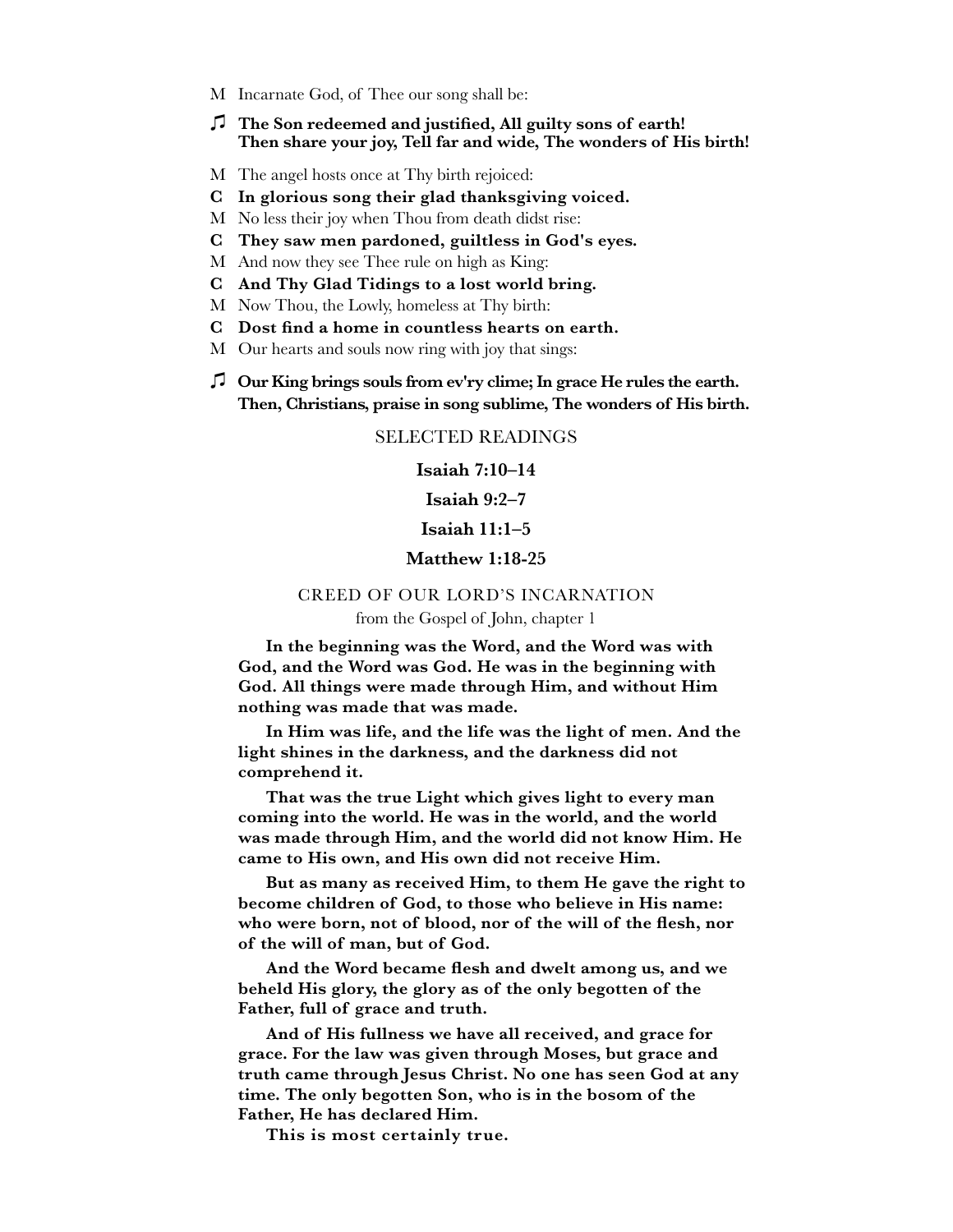## **HYMN**

#### **TLH 94** *Hark! the Herald Angels Sing*

### SERMON

## **Isaiah 11:6–16**

- $6$  "The wolf also shall dwell with the lamb, The leopard shall lie down with the young goat, The calf and the young lion and the fatling together; And a little child shall lead them.
- <sup>7</sup> The cow and the bear shall graze; Their young ones shall lie down together; And the lion shall eat straw like the ox.
- <sup>8</sup> The nursing child shall play by the cobra's hole, And the weaned child shall put his hand in the viper's den.
- <sup>9</sup> They shall not hurt nor destroy in all My holy mountain, For the earth shall be full of the knowledge of the Lord As the waters cover the sea.
- <sup>10</sup> "And in that day there shall be a Root of Jesse, Who shall stand as a banner to the people; For the Gentiles shall seek Him, And His resting place shall be glorious."
- $11$  It shall come to pass in that day *That* the Lord shall set His hand again the second time To recover the remnant of His people who are left, From Assyria and Egypt, From Pathros and Cush, From Elam and Shinar, From Hamath and the islands of the sea.
- $12$  He will set up a banner for the nations, And will assemble the outcasts of Israel, And gather together the dispersed of Judah From the four corners of the earth.

# **A King Who Accomplishes Peace on Earth** (His Victory)

M The peace of God, which passes all understanding, will keep your hearts and minds through Christ Jesus. Amen.

#### GIFTS TO OUR KING

# PRAYERS TO OUR KING

In the joy that we have through Jesus, begotten of the Father from eternity and yet also born of the Virgin Mary, let us pray,

For the Church throughout the world, that the true Light which brings light to every man would shine forth from the midst of Your people, we pray, **hear us, Prince of Peace.**

For pastors, teachers, and all believers everywhere, that the joyous Good News of Jesus birth would shine ever brighter through the words and actions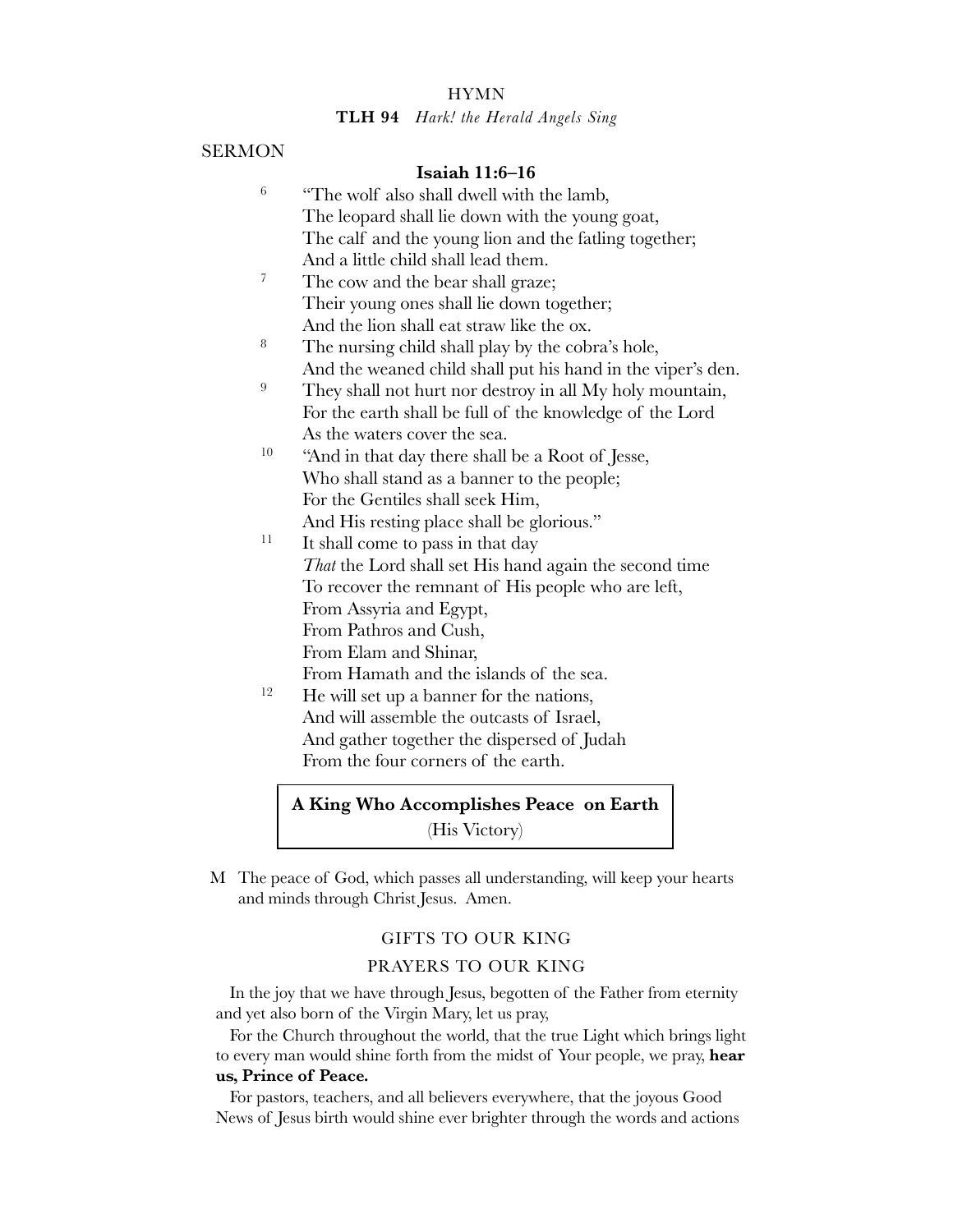of Your people and that all the ends of the earth would see the salvation of our God, we pray, **hear us, Prince of Peace.**

For our brothers and sisters in Christ who are persecuted for confessing Your name before men, that our Lord of heaven and earth would grant peace and rest, we pray, **hear us, Prince of Peace.**

For leaders of nations and for all in positions of authority, that they may rule wisely and that they would use their privileged offices to uphold godly living in our society – to reward what is good and punish what is evil, we pray, **hear us, Prince of Peace.**

For all who serve in our armed forces and are far away from home during this festive season, for all who suffer from violence and war, for those who protect us and also for our enemies, that all would be led to know and believe in You, the God of all creation, we pray, **hear us, Prince of Peace.**

For those who are alone or depressed, for those who face daily strife within their family and relations, that the light of Christ would cast out all darkness, we pray, **hear us, Prince of Peace.**

For the poor, the hungry, the jobless, the homeless, and all who are burdened by the struggles of this world, that they may know the blessing of the refuge and relief we find in the Lord of Glory, we pray, **hear us, Prince of Peace.**

For those who are sick, hospitalized, suffering, or mourning, that in the midst of their temporary affliction they would remember their eternal redemption through our Savior's life, death, and resurrection, we pray, **hear us, Prince of Peace.**

That Your glad tidings of great joy would bring the peace of sins forgiven to all people, we pray, **hear us, Prince of Peace.**

Rejoicing in these glad tidings, we give all glory to God in the highest and thanks for this peace of forgiveness, through Your name, O Holy Trinity: Father, Son, and Holy Spirit, trusting in Your redemption, both now and forever. In that name we join,

**Our Father, who art in heaven, hallowed be Thy name; Thy kingdom come; Thy will be done on earth as it is in heaven; Give us this day our daily bread; And forgive us our trespasses, as we forgive those who trespass against us; And lead us not into temptation; But deliver us from evil; For Thine is the kingdom and the power and the glory forever and ever. Amen!**



A Service of the Sacrament



## APPROACH

M Unto us a Child is born!

**C Unto us a Son is given!**

**Sing** (brief intro):

- 㽈 **Come, your hearts and voices raising, Christ the Lord with gladness praising; Loudly sing His love amazing, Worthy folk of Christendom.**
- M The Word became flesh and dwelt among us.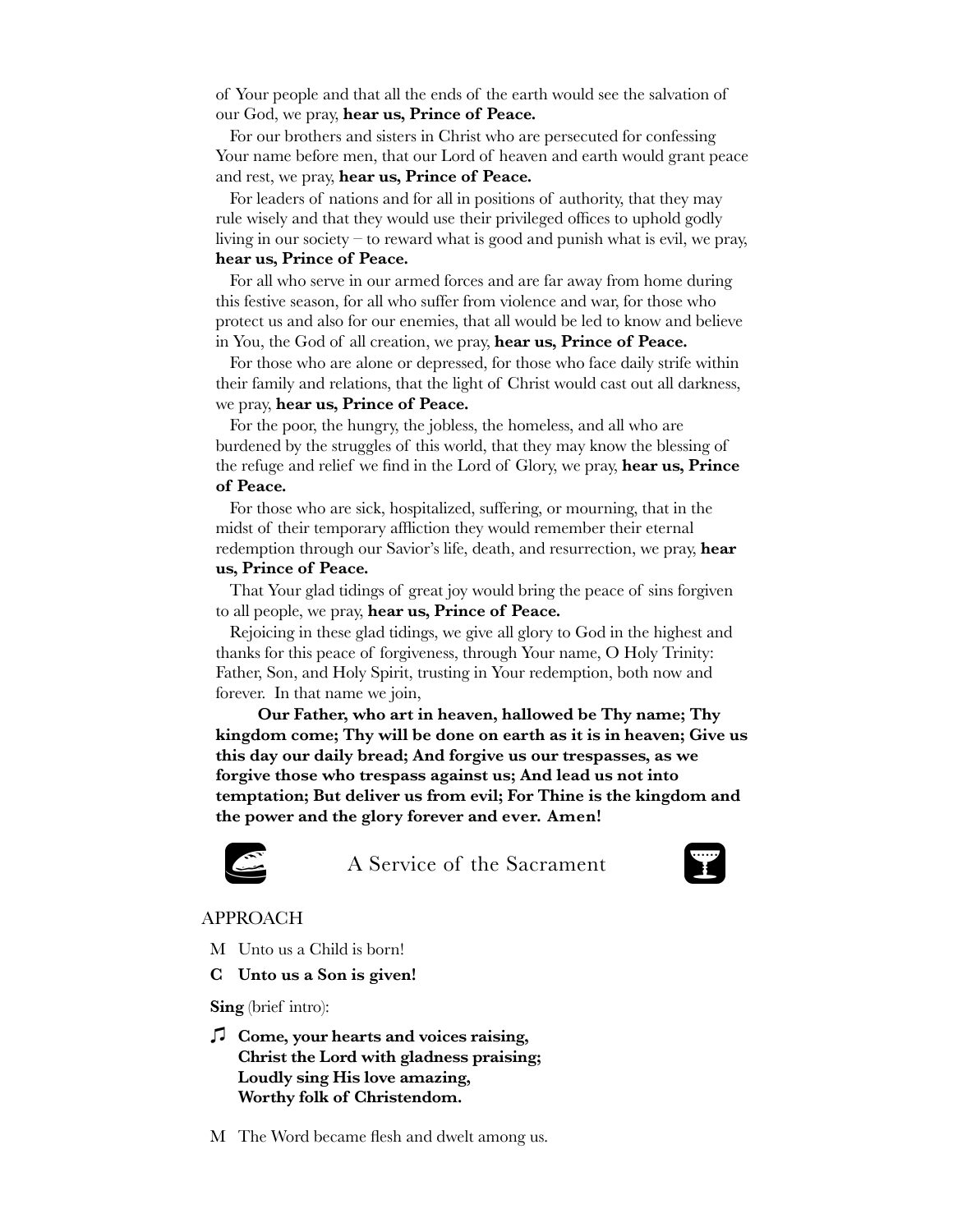- **C And we beheld His glory, the glory as of the Only-begotten of the Father, full of grace and truth. Hallelujah!**
- 㽈 **See how God, for us providing, Gave His Son and life abiding; He our weary steps is guiding From earth's woe to heavenly joy.**
- M Oh come, let us worship and bow down.
- **C Let us kneel before the Lord our Maker.**
- M Beloved in the Lord, we bow before our Creator God who became flesh and blood that He might give us His body and blood for our redemption. We implore our heavenly Father in the name of His only Son, born of the virgin Mary, to grant us forgiveness.
- **C Almighty God, our Maker and Redeemer, we poor sinners confess unto Thee that we are by nature sinful and unclean, and that we have sinned against Thee by thought, word, and deed. Therefore we flee for refuge to Thine infinite mercy, seeking and imploring Thy grace for the sake of our Lord Jesus Christ.**
- M Upon this your confession, I, as a called servant of the Word, announce the grace of God unto all of you, and in the stead and by the command of my Lord Jesus Christ I forgive you all your sins in the name of the Father and of the Son and of the Holy Spirit. *John 20:19-23*
- **C Amen.**
- 㽈 **From the bondage that oppressed us, From sin's fetters that possessed us, From the grief that sore distressed us, We, the captives, now are free.**
- M Let us pray, Almighty God, grant that the birth of Your only begotten Son in the flesh may set us free from the bondage of sin; through Jesus Christ, Your Son, our Lord, who lives and reigns with You and theHoly Spirit, One God, now and forever.
- **C Amen.**

### WORDS OF INSTITUTION *Matt. 26, Mk 14, Lk 22, 1 Cor. 11*

- M Our Lord Jesus Christ, the same night in which He was betrayed, took bread; and, when He had given thanks, He broke it and gave it to His disciples saying, 'Take, eat. This is My body, which is given for you. Do this in remembrance of Me.' In the same way He took the cup, after supper, gave thanks, and gave it to them saying, 'Drink of it, all of you. This cup is the new covenant in My blood, which is shed for you for the forgiveness of sins. Do this, as often as you drink it, in remembrance of Me.'
- M The peace of the Lord be with you always!
- 㽈 **Gracious Child, we pray Thee, hear us, From Thy lowly manger cheer us, Gently lead us and be near us Till we join the angelic choir.**